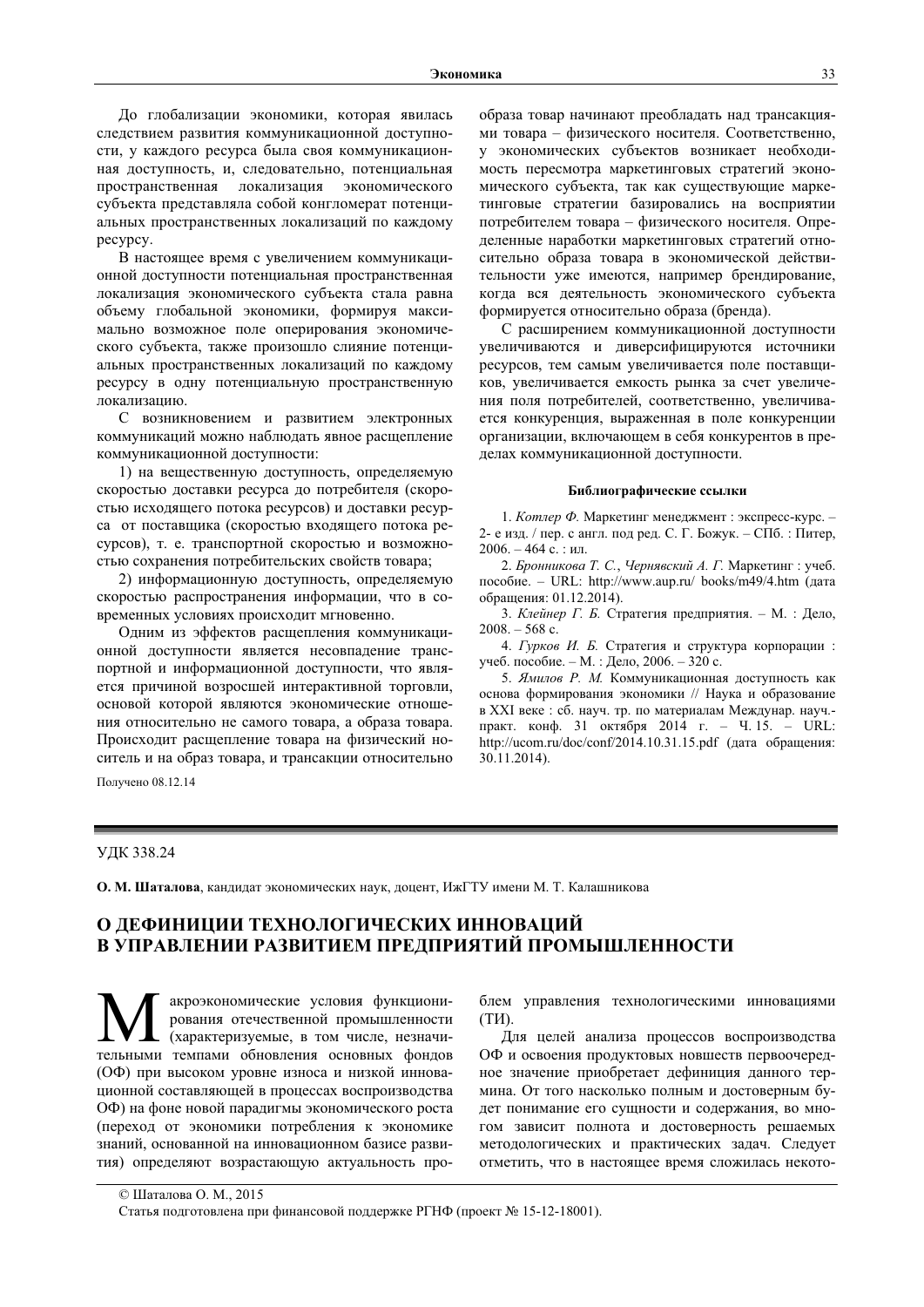рая неоднозначность в определении термина ТИ со стороны различных исследователей и при его практическом применении. Достаточно емкое, на наш взгляд, определение дается в работе [1]: «ТИ - запланированные изменения в процессе комбинации факторов технологического процесса». Однако требуется уточнение данной дефиниции в отношении предмета и результатов ТИ. В монографии [2] содержание ТИ описано следующим образом: «ТИ это инновации, направленные на получение и применение новых знаний для решения технологических и инженерных задач в области обеспечения функционирования техники и производства в организации как единой системе». В данной работе приведены признаки отнесения инноваций к категории «технологические», объединенные в две группы: 1) «объекты» (здания, сооружения, конструкции производственного назначения; инженерно-технические системы; информационные системы и др.); 2) «техникоэкономические результаты» (улучшение одного из технических показателей объекта; повышение одного из эксплуатационных показателей объекта; повышение комплекса эксплуатационных показателей объекта; повышение надежности, долговечности, экологичности, комфортности инженерных систем и др.).

Принимая во внимание практическую направленность большинства методологических задач исследования ТИ, высокую значимость приобретают определения, сложившиеся в правовой сфере. В частности, в приказе Росстата № 349 от 29.08.2013 «Об утверждении статистического инструментария для организации федерального статистического наблюдения за численностью, условиями и оплатой труда работников, деятельностью в сфере образования» приведено следующее определение: «ТИ представляют собой конечный результат инновационной деятельности (ИД), получивший воплощение в виде нового либо усовершенствованного продукта или услуги, внедренных на рынке, нового либо усовершенствованного процесса или способа производства, используемых в практической деятельности». Данное определение регламентирует основные признаки ТИ, состав и краткая характеристика которых представлены в табл. 1.

|  |  | Таблица 1. Основные признаки технологических инноваций |  |
|--|--|--------------------------------------------------------|--|
|  |  |                                                        |  |

| Признак                 | Общетеоретические положения<br>о сущностном содержании инноваций | Положения Росстата о сущностном содержании ТИ                                                                |
|-------------------------|------------------------------------------------------------------|--------------------------------------------------------------------------------------------------------------|
| 1. Базовой основой      | Существуют диаметрально проти-                                   | п. 52 Приказа: «Все виды исследований и разработок                                                           |
| инновации<br>выступает  | воположные точки зрения о струк-                                 | (ИР), финансируемые или выполняемые организацией,                                                            |
| определенный резуль-    | туре инновационного процесса:                                    | учитываются как ИД»                                                                                          |
| тат ИР                  | 1) этап инвенции, является состав-                               |                                                                                                              |
|                         | ной частью ИД;                                                   |                                                                                                              |
|                         | 2) разграничение инвенции и ин-                                  |                                                                                                              |
|                         | новаций как двух самостоятельных                                 |                                                                                                              |
|                         | видов деятельности.                                              |                                                                                                              |
|                         | Существует «гибридный» подход:                                   |                                                                                                              |
|                         | инвенция включается в инноваци-                                  |                                                                                                              |
|                         | онный процесс в случае перспектив                                |                                                                                                              |
|                         | практического использования ре-                                  |                                                                                                              |
|                         | зультата ИР                                                      |                                                                                                              |
| 2. Предмет ИД обла-     | В позициях исследователей сложи-                                 | 1) п. 5 Приказа: «ТИ могут быть как те продукты, про-                                                        |
| дает признаками но-     | лись разночтения данного признака                                | цессы, услуги и методы, которые организация разрабаты-                                                       |
| визны (научной, тех-    | [3]:                                                             | вает впервые, так и те, которые перенимаются ею у дру-                                                       |
| нической,<br>технологи- | 1) существует условие «абсолют-                                  | гих организаций»;                                                                                            |
| ческой, маркетинговой,  | ной» новизны (во всяком случае для                               | 2) в отношении объекта ИД (продукта, процесса) в ка-                                                         |
| организационной и пр.)  | рынка/отрасли);                                                  | честве равнозначных рассматриваются понятия «техно-                                                          |
|                         | 2) существует условие новизны для                                | логически новый» (под технологическим новшеством                                                             |
|                         | конкретного экономического агента                                | подразумевается разработка и внедрение в организации                                                         |
|                         |                                                                  | продукта (услуги) или процесса, обладающего значи-                                                           |
|                         |                                                                  | тельными признаками новизны в сопоставлении с имею-                                                          |
|                         |                                                                  | щимися на рынке аналогами), «технологически усовер-                                                          |
|                         |                                                                  | шенствованный» (технологическое усовершенствование                                                           |
|                         |                                                                  | предполагает изменения характеристик производимых                                                            |
|                         |                                                                  | продуктов (услуг) либо сложившихся в организации про-<br>цессов, нацеленные на достижение определенных целе- |
|                         |                                                                  | вых параметров - улучшение качественных свойств,                                                             |
|                         |                                                                  | функциональных характеристик, снижение себестоимо-                                                           |
|                         |                                                                  | сти производства и т.д.);                                                                                    |
|                         |                                                                  | 3) п.п.7, 8 Приказа: «Процессные (продуктовые) инно-                                                         |
|                         |                                                                  | вации должны быть новыми для <> организации; орга-                                                           |
|                         |                                                                  | низация не обязательно должна первой внедрять эти про-                                                       |
|                         |                                                                  | цессные (продуктовые) инновации; <> не имеет также                                                           |
|                         |                                                                  | значения, разрабатывались ли процессные (продуктовые)                                                        |
|                         |                                                                  | инновации <самой> организацией или другой организа-                                                          |
|                         |                                                                  | цией»                                                                                                        |
|                         |                                                                  |                                                                                                              |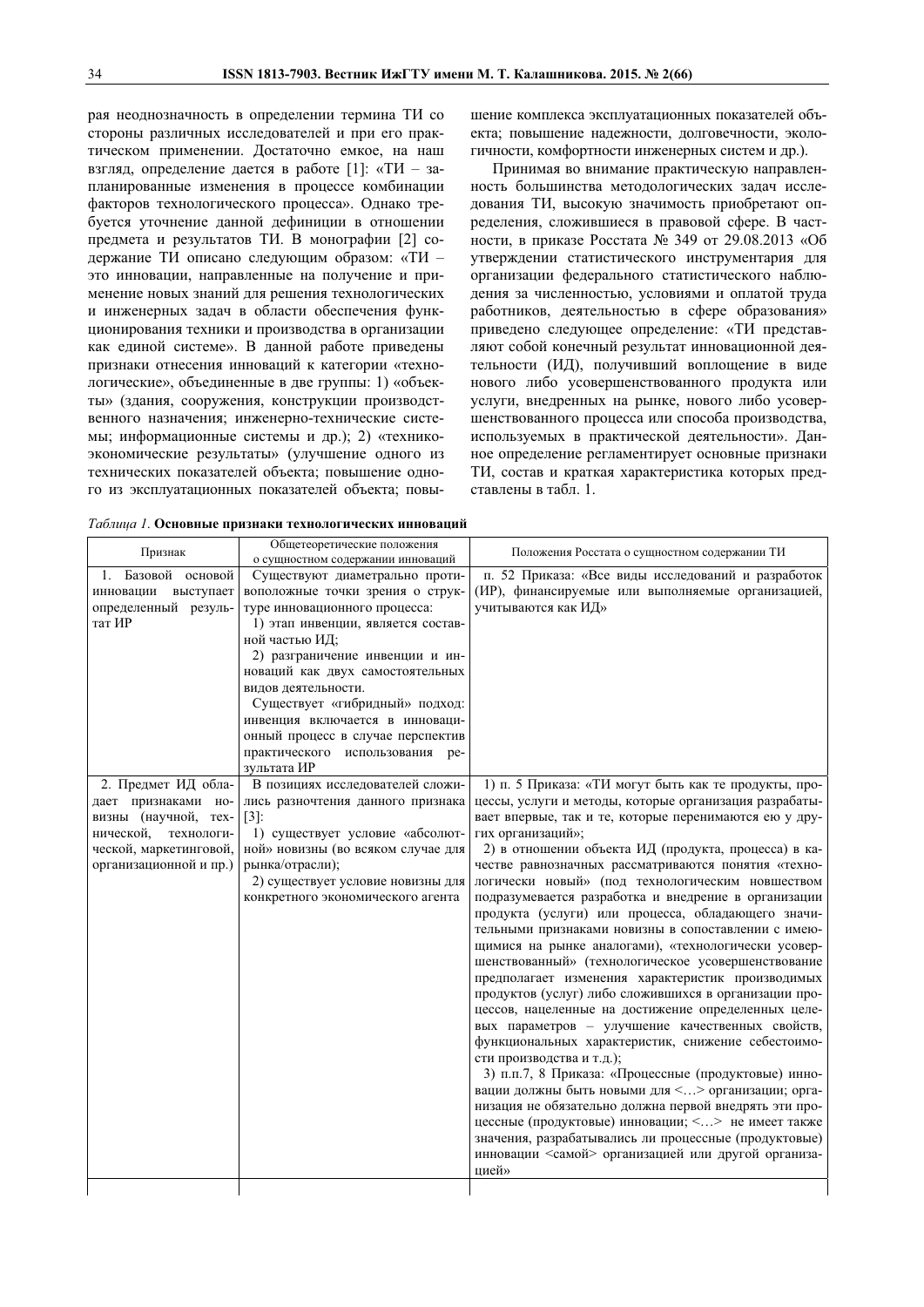| Окончание табл. 1 |  |  |
|-------------------|--|--|
|-------------------|--|--|

| Признак                                                                   | Общетеоретические положения<br>о сущностном содержании инноваций                                                                                                                                                                                                                                                                                                                                   | Положения Росстата о сущностном содержании ТИ                                                                                                                                                                                                                                                                          |  |
|---------------------------------------------------------------------------|----------------------------------------------------------------------------------------------------------------------------------------------------------------------------------------------------------------------------------------------------------------------------------------------------------------------------------------------------------------------------------------------------|------------------------------------------------------------------------------------------------------------------------------------------------------------------------------------------------------------------------------------------------------------------------------------------------------------------------|--|
| Существенным<br>3.<br>является реальное ис-<br>пользование предмета<br>ИД | Данный признак следует по опре-<br>признаком инновации делению, однако он накладывает<br>серьезные ограничения в решении<br>вопросов измерения инноваций из-<br>за наличия временного лага между<br>собственно ИД и результатами ее<br>осуществления                                                                                                                                               | «Внедрение на рынке» (для продуктовых инноваций)<br>либо «использование в практической деятельности» (для<br>процессных инноваций) обозначено в качестве основных<br>атрибутов ТИ                                                                                                                                      |  |
| 4. Конечный резуль-<br>экономиче-<br>тижение<br>ской выгоды               | Косвенно присутствует в опреде-<br>тат инновации - дос- лениях инноваций, однако не всегда<br>в явной форме.<br>Экономический результат создает<br>основу для количественного изме-<br>рения результатов ИД.<br>Экономический результат следует<br>рассматривать в контексте достиже-<br>ния целевого результата ИД, исклю-<br>чая возможность антагонизма целе-<br>вого и экономического эффектов | Содержится состав управленческих результатов ИД<br>(раздел 6 формы 4 «Инновация»);<br>методика предполагает качественную оценку резуль-<br>татов;<br>предложенные к оценке формы эффекта не структури-<br>рованы и не сопоставимы;<br>оценка влияния инноваций на экономический результат<br>организации не проводится |  |

В российской системе инновационных измерений заложен подход, согласно которому в составе ТИ выделяют продуктовые и процессные инновации. Анализ закрепленных Приказом терминов позволяет заключить, что разделение на продуктовые и процессные ТИ достаточно условно. С одной стороны, продуктовые инновации, как правило, выступают в качестве результата процессных ТИ. С другой стороны, положительный экономический результат процессных ТИ будет проявляться через основные продукты деятельности предприятия.

Необходимо отметить, что действующий в настоящее время в российской системе инновационных измерений подход, согласно которому в составе ТИ объединяются продуктовые и процессные инновации, соответствует подходу, заложенному в первой и второй редакции Руководства Осло (в настоящее время актуальной является третья редакция Руководства Осло, опубликованная и принятая к использованию в 2005 г.). В то же время в последней редакции Руководства Осло составители отказались от использования данного термина. Отказ от термина в Руководстве Осло был обоснован тем, что «многие фирмы из сектора услуг будут интерпретировать это прилагательное в смысле

«использование высокотехнологичных производств и оборудования» и, соответственно, считать, что речь идет о чем-то неприменимом ко многим из их собственных продуктовых и процессных инноваций» (п. 35 Руководства). Разделяем в целом высказанные опасения разработчиков данного документа, тем не менее, по нашему мнению, отказ от применения термина «технологические инновации» не позволяет четко вычленять инновации, направленные на развитие производственных процессов в промышленности, а именно они являются двигателями экономического развития. Исключить выраженные в Руководстве Осло опасения возможно за счет конкретизации содержания данного термина, а также разработки и использования соответствующих методик учета, организации и планирования деятельности в сфере ТИ. В том числе необходимо уточнение вопросов: объекты ТИ, целевые результаты реализации ТИ, структурное содержание ТИ.

## Объекты технологических инноваций

Объекты ТИ рассмотрены по двум направлениям: 1) продуктовые, 2) процессные ТИ (табл. 2), при этом, по нашему мнению, объекты ТИ могут быть классифицированы по ряду признаков.

| Виды ТИ                 | Критерии классификации  | Вилы объектов ТИ                                              |  |
|-------------------------|-------------------------|---------------------------------------------------------------|--|
|                         | По отношению к деятель- | Технологически новый продукт.                                 |  |
|                         | ности организации       | Технологически усовершенствованный продукт.                   |  |
| Продуктовые             | По степени новизны [4]  | Абсолютно новый продукт (базисная инновация).                 |  |
| инновации               |                         | Модернизация традиционных продуктов (улучшающая инновация).   |  |
|                         |                         | Частичное улучшение устаревших поколений техники и технологий |  |
|                         |                         | (псевдоинновация)                                             |  |
|                         | По видам деятельности   | Новшества в основной производственной деятельности.           |  |
|                         |                         | Новшества в производственной инфраструктуре                   |  |
|                         | По функциональным об-   | Основные технологические процессы.                            |  |
| Процессные<br>инновации |                         | Инфокоммуникативные технологии.                               |  |
|                         |                         | Процессы энергообеспечения.                                   |  |
|                         | ластям                  | Процессы транспортного обеспечения.                           |  |
|                         |                         | Процессы материального обеспечения (логистические процессы)   |  |
|                         |                         |                                                               |  |

Таблица 2. Укрупненное представление объектов технологических инноваций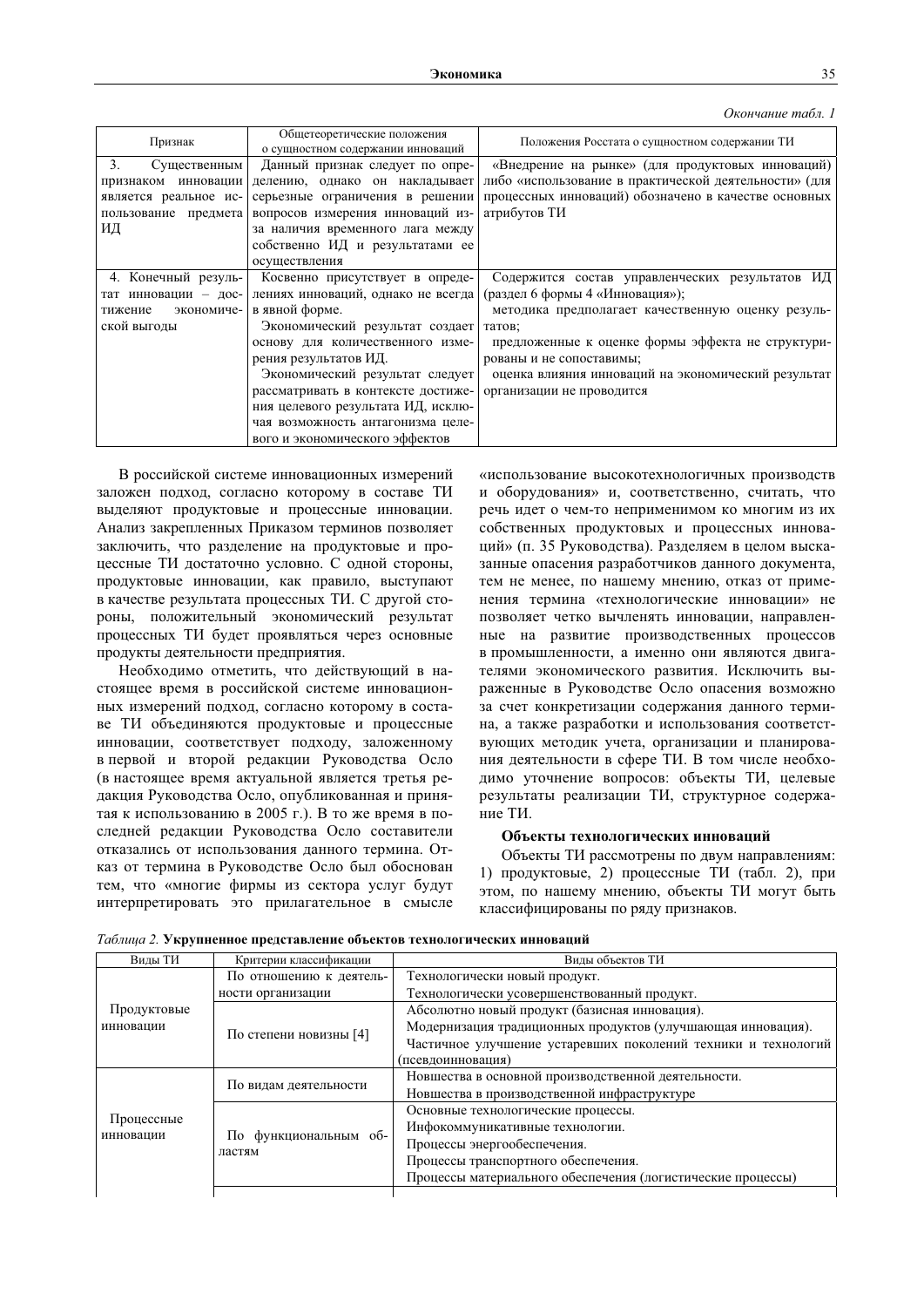Окончание табл. 2

| Виды ТИ | Критерии классификации | Виды объектов ТИ                                                                                       |
|---------|------------------------|--------------------------------------------------------------------------------------------------------|
|         |                        | Простое воспроизводство ОФ (регенеративные изменения, направлен-                                       |
|         |                        | ные на предотвращение деградации существующих производственных<br>процессов).                          |
|         |                        | Повышение качественных параметров производственных процессов                                           |
|         | По целевому назначению | (и рост производительности существующих процессов).                                                    |
|         |                        | Количественные изменения (расширенное воспроизводство ОФ и уве-<br>личение производственной мощности). |
|         |                        | Структурные изменения (новые организационные комбинации факто-                                         |
|         |                        | ров производства, улучшение взаимодействия между элементами про-                                       |
|         |                        | изводственной системы, адаптация в производственной системе ее но-                                     |
|         |                        | вых элементов)                                                                                         |

Вопрос о классификации объектов ТИ представляется достаточно актуальным в связи с тем, что от решения данного вопроса зависит обоснованность идентификации форм эффекта и организационные факторы управления ТИ.

# Формы эффекта от реализации технологических инноваций

С каждой конкретной инновацией связаны уникальные формы эффекта. В числе условий, от которых потенциально зависит как состав, так и интенсивность проявления форм эффекта от инновации, можно назвать, например, следующие: содержание самой инновации, организационно-технические условия ее реализации субъектом ИД, состояние рынка товара, готовность организации к изменениям, способ коммерциализации результатов ИР и т. д. Тем не менее существует ряд закономерностей в проявлении наиболее значимых форм эффекта для определенных видов ТИ, а также в подходах к их идентификации и измерению. Выявление таких закономерностей будет направлено, на наш взгляд, на повышение уровня управления инновационными процессами на предприятиях промышленности за счет повышения качества целеполагания и принятия управленческих решений, а также формирования действенных методик к решению управленческих задач в сфере планирования, организации, учета затрат и результатов по инновационным проектам.

Проблема систематизации форм эффекта по технологическим инновациям многоаспектна. В частности, при исследовании вопросов идентификации и измерения форм эффектов следует принимать во внимание ряд принципиальных положений.

1. Инновационные процессы имеют целевое назначение и в их реализации следует учитывать в первую очередь целевой эффект, не исключая тем не менее и «производные» формы эффекта, а экономический эффект следует рассматривать в качестве универсального количественного измерителя.

2. Факторы, определяющие эффект ТИ, формируются как во внутренней, так и во внешней среде организации.

3. Не все формы эффекта могут быть количественно измеримыми.

4. Укрупненно все формы экономического эффекта по технологическим инновациям можно объединить в четыре взаимосвязанные группы: дополнительные доходы; экономия на операционных издержках; снижение потребности в капитале; повышение стоимости капитала инновационной компании.

5. Экономический эффект следует рассматривать как следствие и проявление функционального, управленческого, организационного эффектов, для оценки которых применимы либо количественные, либо качественные измерители.

6. В решении организационно-управленческих и экономических задач управления инновационными процессами следует учитывать релевантные формы эффекта.

7. Для инноваций, относящихся к категории восходящих, значительную роль в выявлении значимых форм эффекта играет выбранная субъектом ИД стратегия коммерциализации результатов ИР. Пример вероятных решений задачи идентификации форм эффекта в зависимости от стратегии коммерциализации результатов ИР представлен в табл. 3.

8. Наиболее остро задача идентификации форм эффекта стоит в отношении процессных ТИ. Для продуктовых ТИ релевантные доходы представляются вполне определенными, во всяком случае для технологически нового продукта - это дополнительные доходы от продаж. Для процессных ТИ обоснованное решение данной задачи становится возможным на основе понимания всего комплекса факторов внутренней и внешней среды организации - субъекта ИД; четкой постановке проблемы организации и цели ИД; построения адекватной модели организационной системы, в которой реализуется инновация; построения целевой функции; задания системы ограничений и набора критериев оптимизации и т. д. [5].

# Структурное содержание ТИ

Как отмечалось выше, согласно преобладающим теоретическим представлениям, а также закрепленному в приказе № 349 порядку, содержание ТИ можно классифицировать по двум основным признакам:

- по этапам ИД: инвенция (этап ИР прикладного характера); коммерциализация результатов ИР, причем содержание данного процесса также неоднородно, поскольку инновационным считается как «первичное» освоение результатов ИР, так и производное, заключающееся, например, в использовании оборудования, основанном на новой технологии;